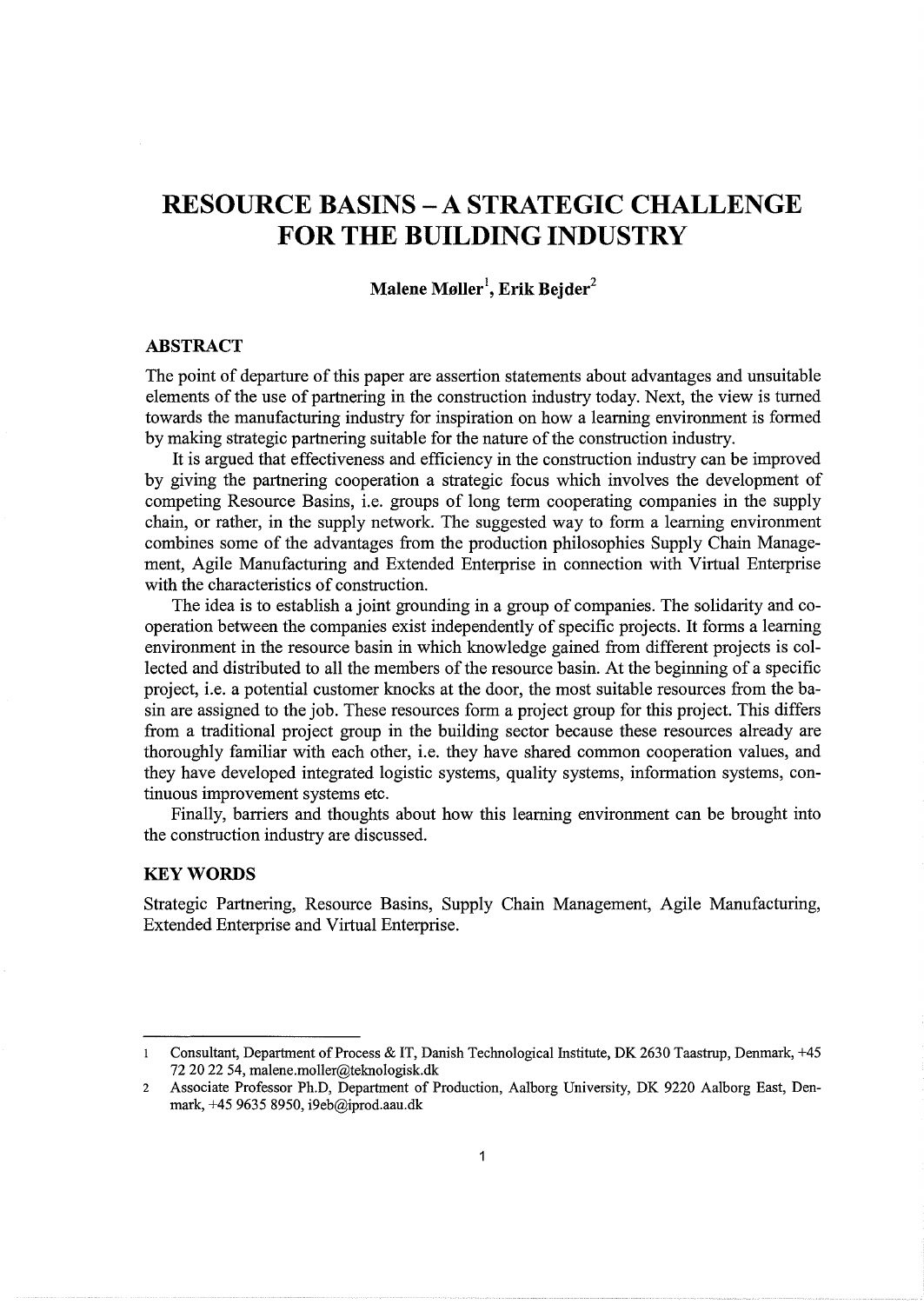# **INTRODUCTION**

With the purpose of improving effectiveness and efficiency in the Danish construction industry several initiatives have been carried out in the last decade, and new initiatives are still continuously occurring.

A large part of these initiatives focus on the work at the construction site, but several tendencies point towards the need for more focus on the early stages in the building process. Partnering, which has appeared in the Danish construction industry during the past few years, is a cooperation concept that indeed takes in the preliminary stages in building projects.

Partnering or partnership concepts have been used in the mechanical and electronics industries for several years. In these areas partnering generally tends towards long-term strategic cooperation among the companies in the value chain with possibilities for ongoing integration improvements of e.g. quality, logistic, information management systems and product and process development. In contrast to this, the partnering approach in the Danish building industry, also involving product and process development, has so far mainly been practiced isolated in individual project organizations, i.e. the cooperation dissolved when the building was completed. It seems that the building sector compared to the mechanical industry is more reluctant to establish more permanent and strategic cooperation teams by which the teams from project to project could make better use of the ongoing organizational learning and continuous improvements in a trustful and win-win atmosphere.

This is one of the main conclusions in a list of tendencies in partnering in the Danish building industry. Seen in a large perspective, the following conclusions can be made about the use of partnering in the Danish Construction industry today:

- The gained experience with partnering is mainly positive.
- The attitude towards partnering is in general sympathetic.
- The collaborators often change, with each new project the team composition is new. This causes:
	- Consumption of time and resources to find the team spirit and set the rules of the game in the beginning of every new project.
	- Difficulty in gaining experience about the cooperation.
	- Partnering to develop once more at every new project leads to conclude, that partnering still is and, if the tendency goes on, always will be in the experimental stage.

Therefore, master student Malene Moeller in her final master project with specialization in "Building Management" in the spring 2003 decided to work on how the Danish building industry could further develop the partnering aspect inspired by some of the modem production philosophies used in the mechanical industry. Among others, Moeller's work leads to the concept of Resource Basins, which shows how learning environments can be formed in the Danish construction industry.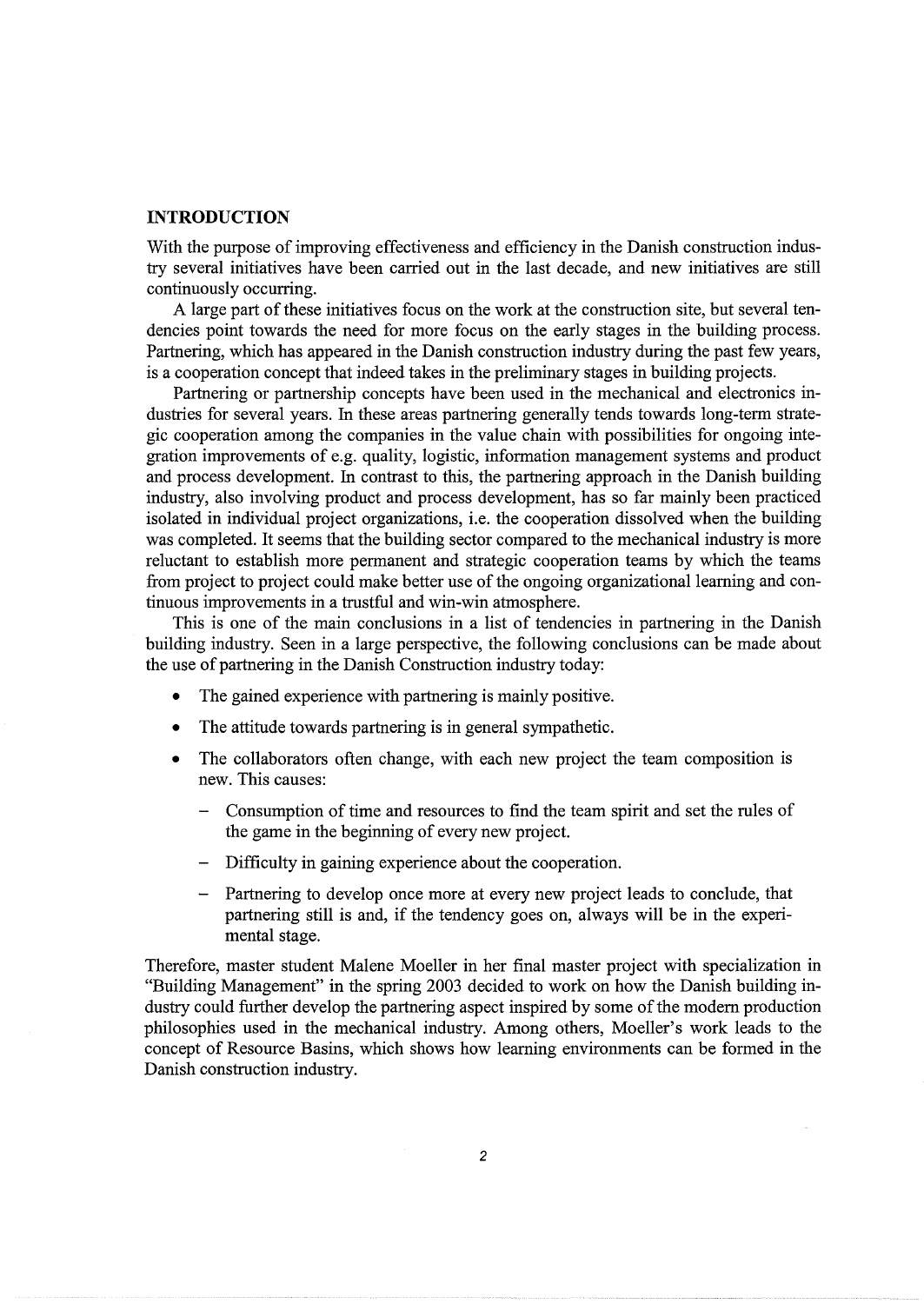### RESOURCE BASINS

The concept of Resource Basins is about how to improve the use of partnering in the building industry today. The concept introduces a way to give the partnering aspect a more strategic approach. The concept is developed with respect to the characteristics of the building industry mentioned earlier, and especially three production philosophies have given inspiration to the idea about resource basins:

- Supply Chain Management (SCM).
- Agile Manufacturing (AM).
- Virtual Organization (VO), Virtual Enterprise (VE) and Extended Enterprise (EE).

These production philosophies are especially relevant because they all focus on:

- Collaboration among companies.
- The company in a network among other companies.
- Viewing the production process in a holistic perspective.
- The customer understood in a broad sense.

Furthermore, these three production philosophies cover the trends of today and the nearest future. All together these points make them interesting in connection with thoughts about improvement of the use of partnering towards development of learning environments in the building industry today. In the following part the general traits of SCM, AM and VO are briefly introduced.

### SUPPLY CHAIN MANAGEMENT {SCM)

Bejder and Wandahl (2004) explain the idea of SCM in this way: The Supply Chain Management (SCM) philosophy, which implicitly involves the partnering concept, appeared in the mid-eighties. The newest management literature concludes that SCM is more than a careful implementation of logistics between organisations. A general definition is:

*Supply Chain Management is the integration of business processes from end user through original suppliers that provide products, services and information that add value for costumers (Lambert 1994).* 

Today, the customer puts up increasing demands for product quality as well as service. Therefore, one of the essential reasons for adopting the SCM concept is to put the organisations in the supply chain in a position to differentiate themselves in the eyes of the customers and, thereby, produce and sell with a higher profit. Leading companies in the mechanical industry have recognized that competition today is not company against company but rather supply chain against supply chain.

Overall, it can be stated that the SCM way of thinking optimizes the interplay in and between the individual links in the supply chain. Therefore, it is very important to have all the links involved in appropriate cooperation because a chain is no stronger than its weakest link.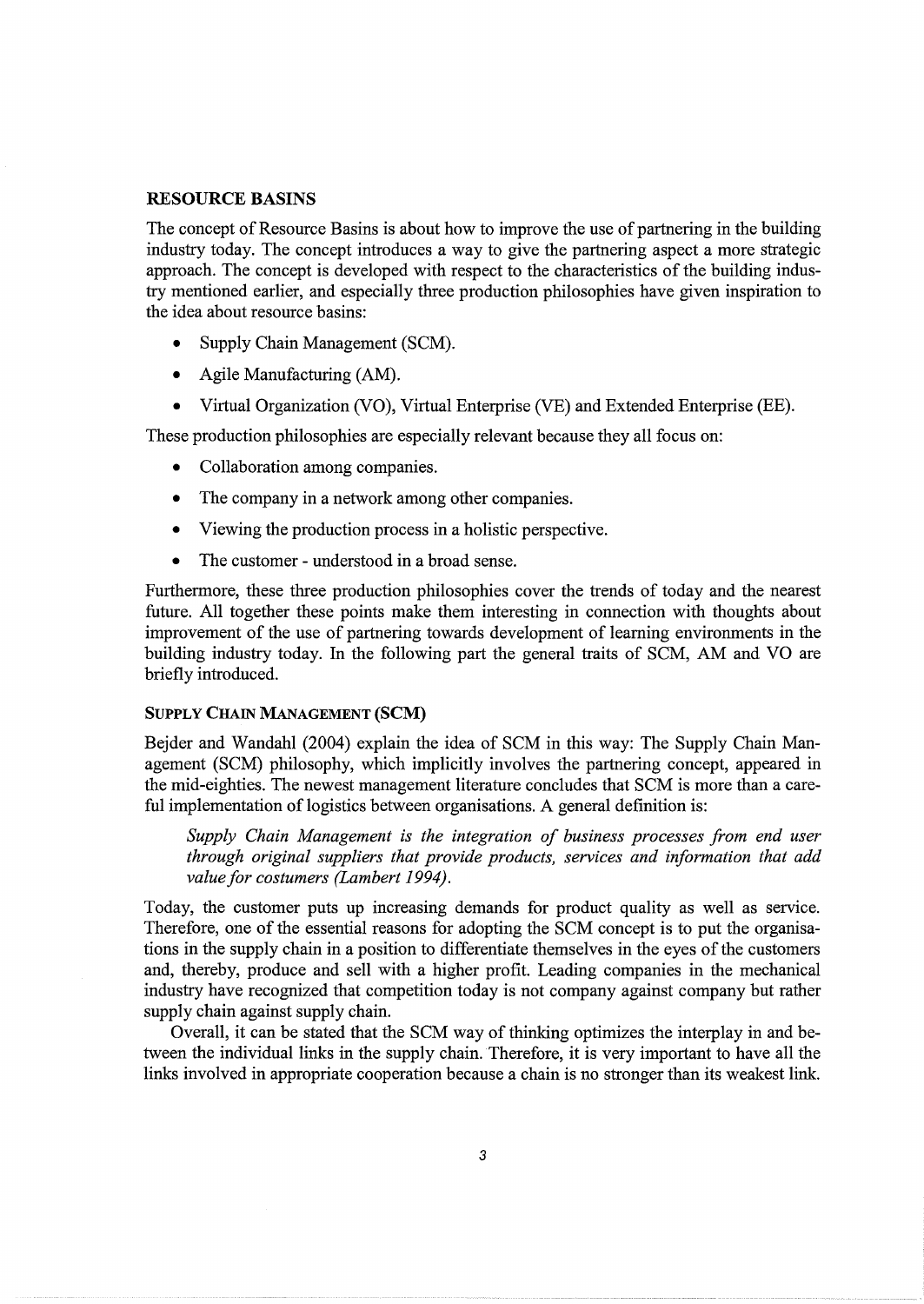The integration focus must be on the whole chain, contrary to the situation when the individual company solely focuses on its own conditions which often leads to sub-optimization.

If the SCM way of thinking should be carried out in practice, an increased cooperation between the parties involved in the supply chain is required. To achieve this increased cooperation a long-term relationship of trust must be established. Furthermore, openness concerning budget and realized profit, respect for contracts, set up of shared objectives of quality must be some of the keywords. Therefore, the parties involved must pass through a number of cooperation adjustment levels. Bhote (1989) describes a development process through four stages:

*Stage 1: Confrontation with the supplier.* 

- *Stage 2: Arms-length relationship, where adversarial attitudes gradually give way to a cautious, tentative assessment of working relationship.*
- *Stage 3: A congruence in mutual goals, a coming together.*

*Stage 4: A full-blown partnership between customers and supplier, a marriage "made in heaven* ".

Bhote (1989) also emphasizes that the customer company does not necessarily cooperate with all suppliers at the same stage. The stage depends on the products and services the supplier provides, e.g., there is a difference between whether the supplier provides data programs adapted to the individual user, or the supplier provides nails and screws.

A supply chain can be briefly described as follows:

- The supply chain is understood as a supply network more precisely than a single supply chain.
- The collaboration is based on long term relationships developed over time.
- The objective is to achieve flexibility and ability to react rapidly to market demand and thereby be an attractive competitor in time and cost.
- The collaboration focuses on optimizing the logistics through integrating processes and on avoiding non-value making processes.
- The supply network is dynamic but the changes appear in a slow pace.



Figure 1: The tree as an illustration of the supply network. The trunk illustrates the company from where the supply network is viewed. The roots illustrate suppliers and the branches illustrate the customers.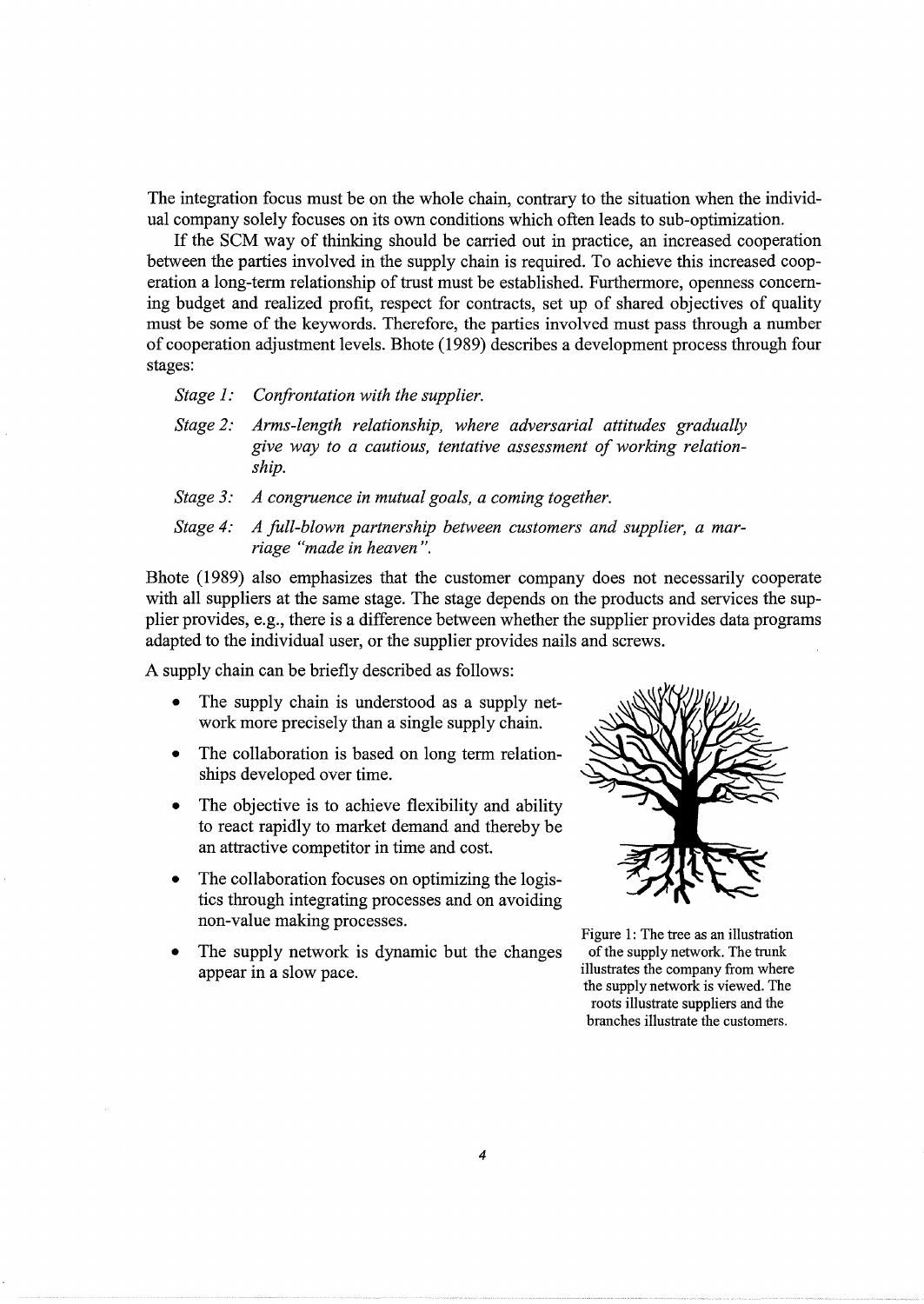# AGILE MANUFACTURING **(AM)**

AM is roughly presented as cowering the ability quickly to adapt the company or parts of it to changes in conditions. More in depth, the definition of AM can be expressed as follows:

*"Agility is a comprehensive response to the business challenges of profiting from rapidly changing, continually fragmenting, global markets for high-quality, highperformance, customer-configured goods and services" (Goldman, 1995)* 

- **Marketing:** AM is characterized by capturing customer requirements and devising individualized combinations of products and services.
- **Manufacturing:** AM is characterized by being able to manufacture goods and services to the customers in random lot sizes.
- **Design:** AM is a holistic method which integrates supplier relations, production processes, business processes, customer relations, use and if necessary the disposal of the product.
- **Organization:** In AM the companies are characterized by their ability to put together new productive capacity from the existing resources inside and outside the company.
- **Management:** AM is a shift in management from command and control to management by motivation, support and trust.
- **Employees:** In AM well-informed, competent and innovative employees are the ultimate differentiation between successful and unsuccessful companies.

To achieve AM there are four fundamental strategic dimensions on which the companies must focus. These are (Goldman, 1995):

- Enrichment of the customers.
- Co-operation as a means to increase competitiveness.
- Organizing for handling changes and uncertainty.
- Focus on the significance in influence from employees and knowledge.

In figure 2, a comparison between mass production and AM gives a further angle in the understanding of AM.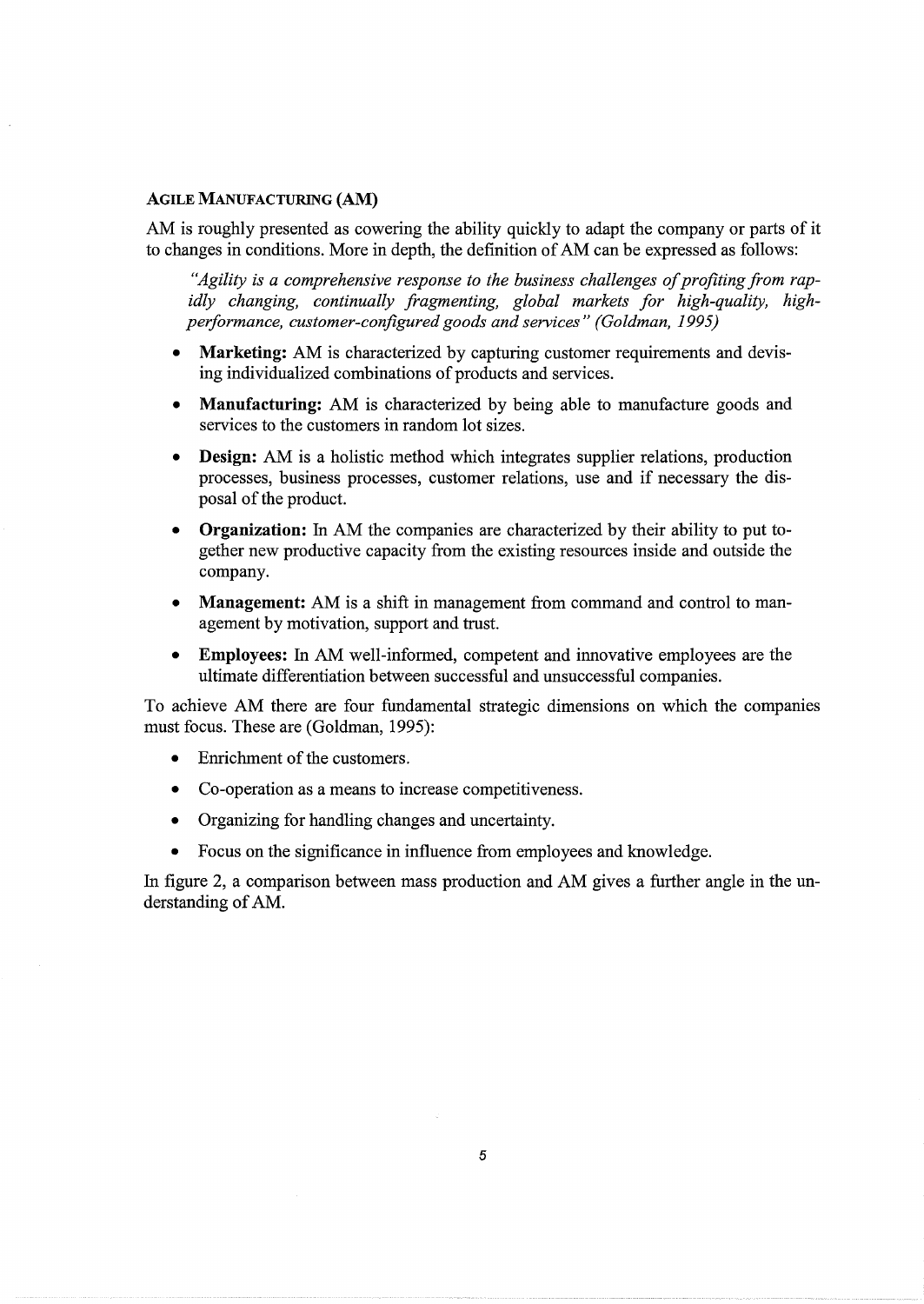

Figure 2: From focus on production under mass production to focus on customers in AM (Goldman, 1995).

In summary, AM is characterized by offering individualized products. In AM the customers are no longer just a part of the statistics but individual persons with each their own demands and needs. Therefore, AM aims at mass production of one-of-a-kind products. The organization structure in AM companies is dynamic and the best form is continuously chosen in each specific case. This also includes continuous adjustment of the best resources regardless of if the resources are to be found inside or outside the company. Cooperation in AM is often for a short period and these temporary relations are supported by flexible and intelligent technology. The employees are in AM understood as the core competencies and are thereby highly valued. The competition object in AM is the ability to reorganize and to continuously be prepared for any change.

### VIRTUAL ORGANIZATION **(VO)**

Virtual organizations can be defined as temporary networks that are supported by ICT (Information and Communication Technology). They often arise as opportunistic alliances of core competencies. The aim of a company involved in such alliances might be to achieve rapidly specific competencies in order to fulfill demands from a customer.

Virtual organizations will for example in connection with AM make the companies able to obtain competitive advantages. A production philosophy that connects elements from the virtual organization with elements from a more strategic kind of organization and cooperation is presented bellow.

### **Virtual Enterprise** (VE) **in connection with Extended Enterprise (EE)**

Another production philosophy, which has also been introduced in the mechanical and electronic industries in recent years, and which also involves the partnering aspect, is Virtual Enterprise (VE) in connection with Extended Enterprise (EE). VE arises in the nineties in line with the development in the information technology. In this way, it is a development towards a virtual organizing of companies with the help of IT.

Extended Enterprise (EE) is perceived as the overriding concept in connection with VE, i.e. VE is rather defined as the way by which the EE concept is carried out (Gobbi, et al. 1999). Ip-Shing (1997) defines EE as: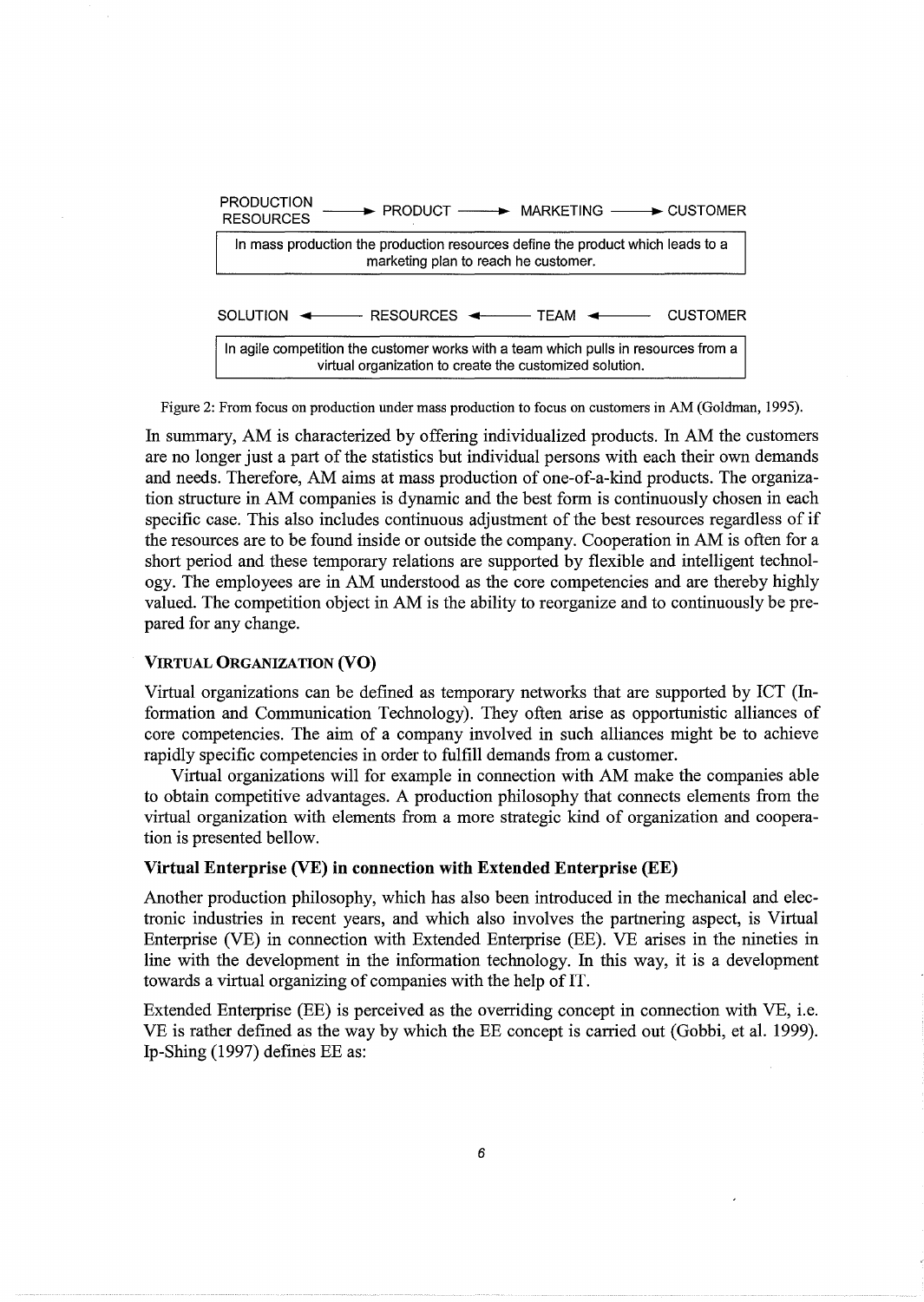*Extended Enterprise is the concept of manufacturing business operations that looks at all the participants in the manufacturing of a product. The significance of the Extended Enterprise as distinct from the conventional subcontracting relationship is in the extending of information flows that facilitate the tightening of manufacturing design and production. The opportunities of using the specialists' skills and knowledge of the supplying partners in enhancing the design of the new products are immense. The supplying partners own the processes and are at the forefront of the particular field of expertise.* 

Thus, EE aims at the creation of a closer cooperation at all levels, a network that makes it possible to use specialist knowledge and experience which is placed at the sub-suppliers. This can be seen in connection with the following definition of VE:

*The concept of VE is a network of enterprises that constitute a temporary alliance, in order to share their costs, skills, and resources, in supporting the necessary activities towards the exploitation of fast-changing opportunities for product or service requests and competitiveness in a global market. In foreseeable future, the manufacturing process is not carried out by a single enterprise; rather every enterprise is just a node in the VE that adds some value to the product chain. Therefore, virtual enterprises materialize by careful selection of skills and assets from different companies and their syntheses into a single business entity (Garita 1997).* 

In this way, EE forms the overriding "Resource Basin" from which a temporary VE is established. This is done when the EE network receives an order from a customer. When the VE has created and produced the solution for the customer, the VE will be dissolved. But at the same time, it is secured that experience gained is communicated to all the members of the VE and back to the entire EE Resource Basin. Gobbi (1999) makes the following conclusion for aVE:

# *A VE is a customer solutions delivery system created by a temporary and reconfigurable ICT enabled aggregation of core competencies.*

The development towards VE can be observed from three sides; the project, the market and the production. All aspects have taken part in connecting suppliers, distributors and the customer closer together in a strategic partnering-like cooperation. It is also essential that the product delivered is no longer a product or service in a general sense. It is rather bundles of yields covering specific needs. Thus, it might be tailored, holistic solutions produced in a fraction of the time made without VE and produced with much smaller cost.

In summary, nine strategic reasons as the motivation for companies to be involved in a EE network and thereby participate in VEs can be given (Nagel 1995; Woods 2000):

- Sharing of infrastructure, R&D, risk and cost;
- Focus is turned towards linking of core competencies;
- Reduction of "Concept-to-Cash" time;
- Reduction of "Time to Market" time;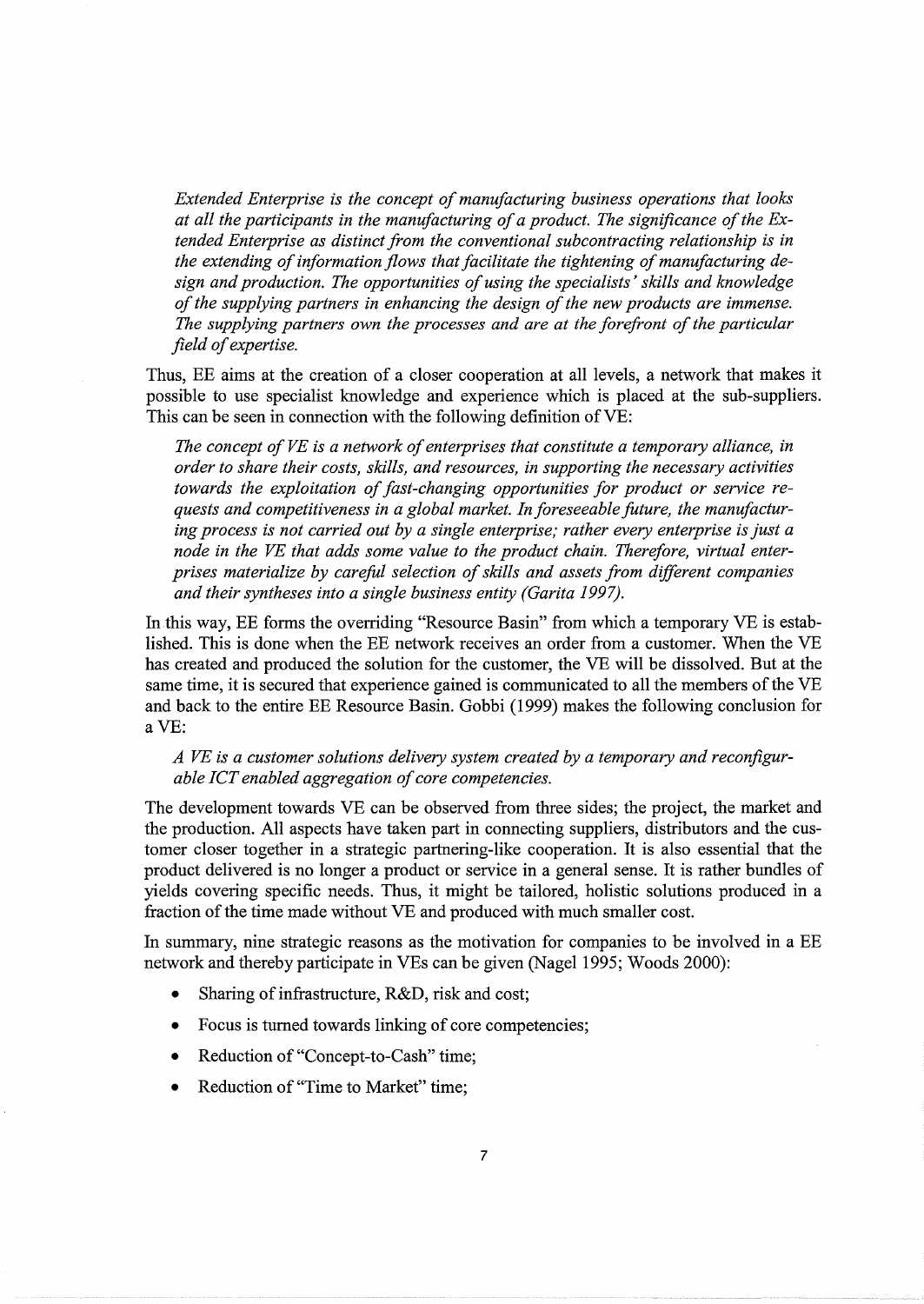- Gain access to markets and share markets or customers;
- Be changed from selling products into selling holistic solutions;
- Improve the capability to produce "the right thing";
- Minimize cost; and
- Improve sale.

### RESOURCE BASINS IN THE CONSTRUCTION INDUSTRY (DEFINITION AND CONTENT)

Inspired on some of the above mentioned production philosophies, a framework for a strategic solution on how to develop learning environments by improvement of the use of partnering in the Danish construction industry was set based on the concept of Resource Basins. An illustration of the concept is given in figure 3.



Figure 3: Illustration of the concept Resource Basins.

The Resource Basins concept is a framework for the relationship between legally independent units. With Resource Basins a joint grounding reference is established which forms a framework for cooperation, pre-qualifying of possible collaborators and for gaining and communicating experience internally in the specific Resource Basin.

From the establishment of a Resource Basin, it is likely that any co-operation internally in the Resource Basin rests on confidence and reliability from take-off to the final settlement. In this way, the current situation in the Danish building industry today is avoided, in which usually each new partnering cooperation starts from scratch. In Resource Basins, experience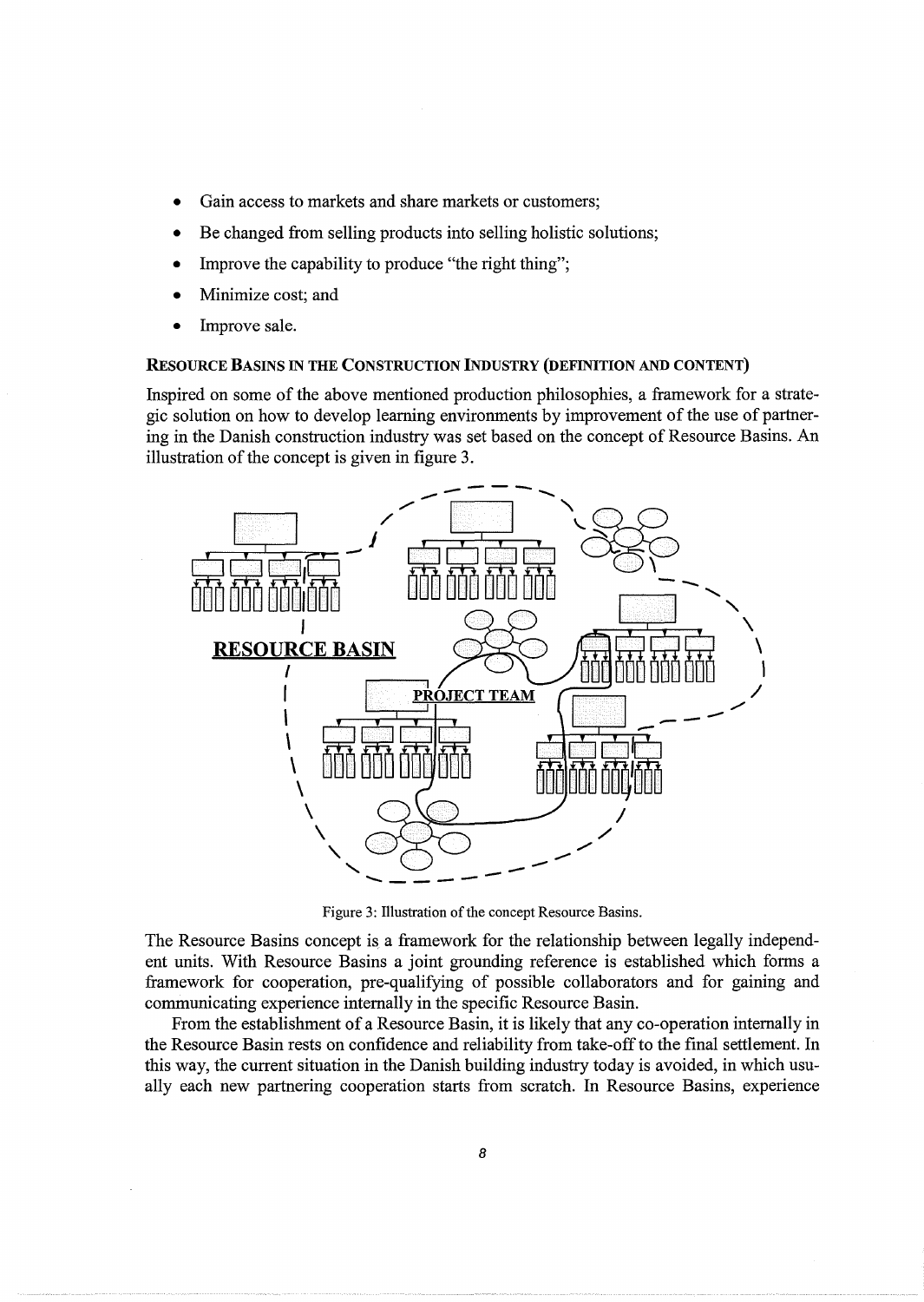counting co-operation is continuously gained and reused resulting in continuous improvements.

As illustrated in figure 3 the project team for each specific job is put together on the basis of the Resource Basin. Among the resources in the basin the best for the task form a project team. This project team is acting on behalf of the Resource Basin and its common shared values. Subsequent, the finalizing of the job the experience gained is brought back to the Resource Basin and the project team is dissolved.

However, it is important to have clear guidelines about collaboration, financial matters and areas of focus in the specific Resource Basin. Some examples of areas for which such guidelines should be made, if the goal is to create a learning environment, are presented bellow.

- Within Collaboration:
	- About product and process values, systems and structures.
	- About tools and procedures for solving disputes.
	- About communication.
	- About exchanging and general handling of information and knowledge.
- Within financial matters:
	- About basis for distribution.
	- About frank and honest accounts.
	- About division of risks.
- Within special areas of focus:
	- About which core competencies the Resource Basin is concentrated.

It is furthermore very important that new members in a Resource Basin know and accept the guidelines of this specific Resource Basin. Companies or employees who do not accept or act according to the guidelines in a Resource Basin should not be a part of it at all.

However, in the development of a learning environment it is also important to realize that a framework does not change the world by itself. The success of a Resource Basin depends on the behavior of the companies and employees inside the framework. This makes it important also to focus on other elements. Some elements might overlap, but it is the holistic approach that is important. Some important elements are presented and treated more thoroughly:

- Grounding for cooperation
- Focus on product and process values of the client and end users.
- Focus on the process.
- Involvement of customers and end-users.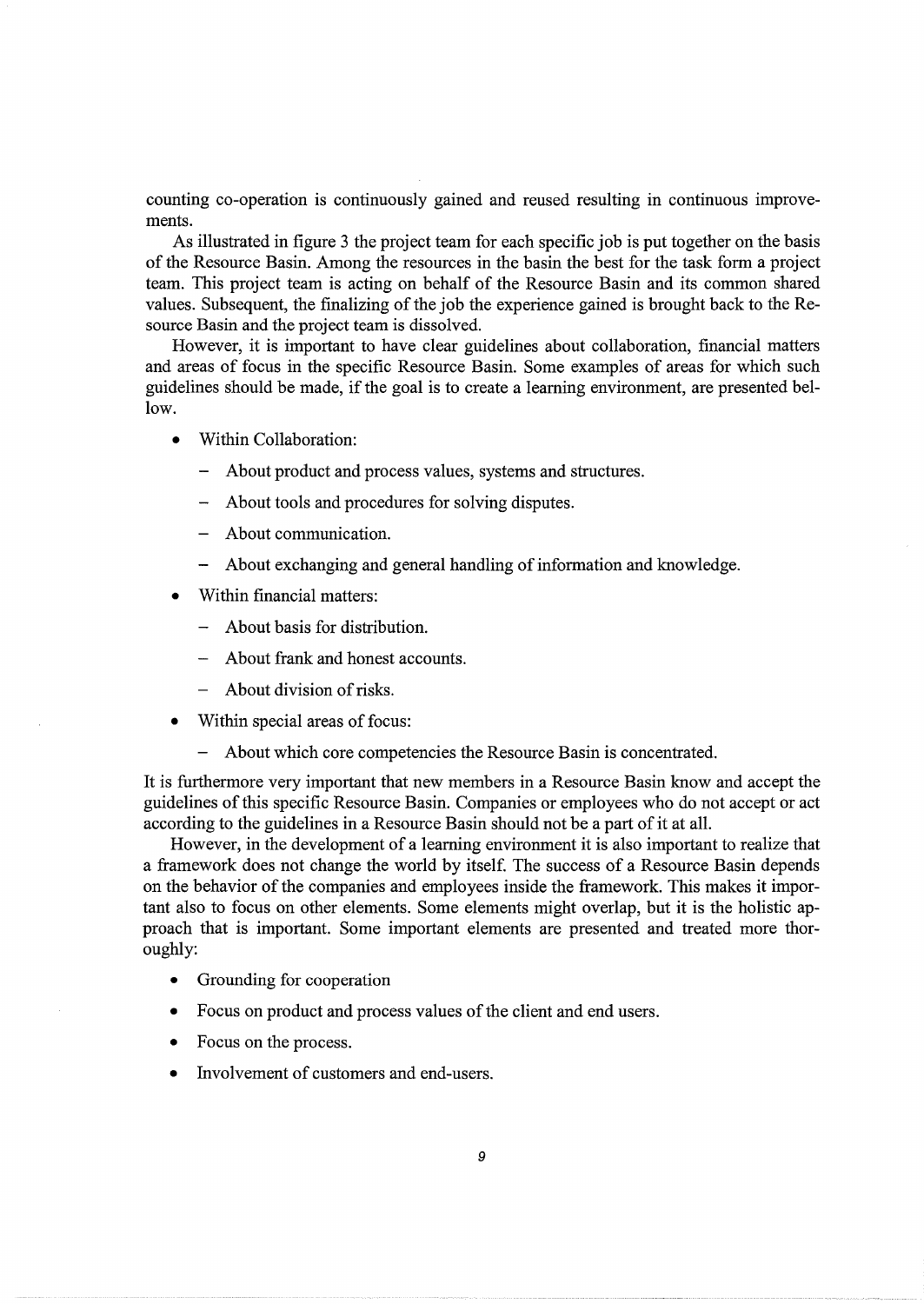- Core competencies.
- Information and Communication Technology (ICT).

# **Grounding for cooperation**

Included in the guidelines of the Resource Basins are among other things cooperation values decided on and accepted by all members. These values set the agenda for the collaboration inside the Resource Basin and also in managing each specific project. This is also known as "Value-Based Management". The paper "Partnering combined with Value-Based Management in a building project organisation – an action research experiment" (Bejder & Wandahl 2004) describes how process values can be used as a supplementary management tool. More events in the building process described indicate that the team members developed an extra control tool/system which is more at the cutting edge of problem solving  $-$  i.e. more proactive - compared to the normal control systems, e.g. systems for controlling time, cost, quality etc.

# **Focus on product and process values of the client and users**

To be part of the competition in future it is moreover important to focus on which values the project teams can create and deliver to the customers compared to values appreciated by the customers. "Value Management" must be in focus starting from the individual customer and the end users. It is important to realize and take action according to the understanding of value being more than just the final product. Values are also included in the process perceived by the client and users and in the way this is presented to them. Values no longer equal expenses but reach much further and are an individual concept.

# **Focus on the process**

To achieve competitive production, the project teams must focus on a holistic optimization of the process rather than on sub-optimizing each single activity which for many years have been the way to optimize in the building industry. Besides, it is important to include the focus on the total lifecycles of the buildings, e.g. concerning financial aspects, environmental protection and flexibility of the building in the period of use.

# **Involvement of customers and end-users**

In relation to the new approach to values and to the process, another important factor is to involve customers and end-users in the processes in a different way. Another way to achieve greater competitiveness could be to aim at:

- Customers' and end users' way of understanding value.
- Remembering that each way of understanding value is individual.
- Supporting the customers in their decision processes.

This is important because the customers' understanding of the delivered value also influences on the financial result of a specific project and furthermore because reputation and publicity is influenced by the customers. Satisfied customers are in this way valuable in more than one context.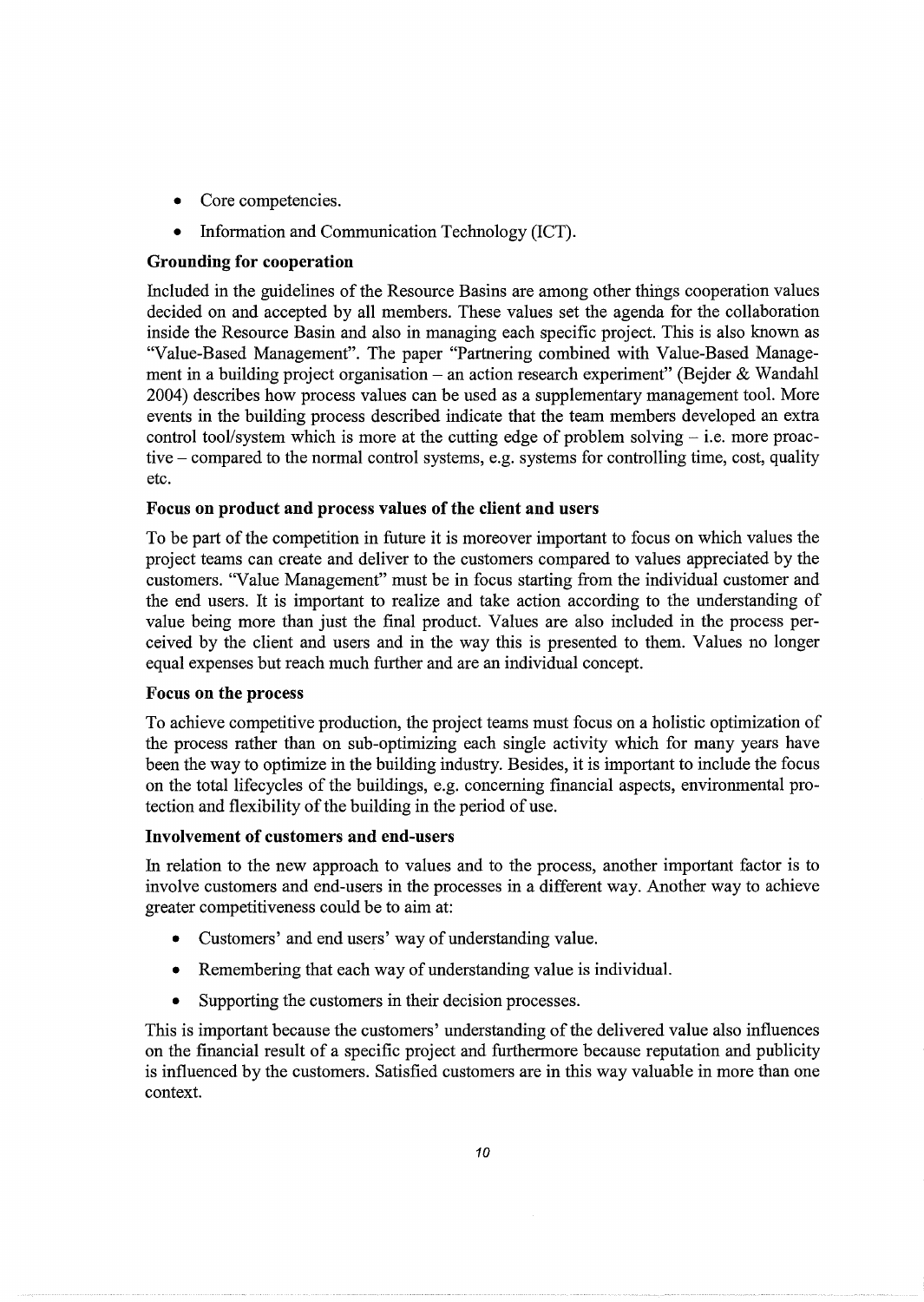### **Core competencies**

Core competencies are an area within which Resource Basins hold the opportunity to improve their competitiveness, i.e. a way that enables the Resource Basins to differentiate themselves from the competitors. Through focus on one or more core competencies the Resource Basins will be able to provide better service and quality to the customers. Areas in which the Resource Basins can develop core competencies could be:

- Postponement of decisions in the process.
- Customer service.
- End-user involvement.
- Process focus
- Activities on the construction site.
- Unsuspected expenses.
- ICT.
- Servicing inexperienced building owners.
- Special commodity groups.
- Special geographic areas.

For instance, most customers would be interested in an optimized process focusing on how the decisions could be made as late as possible. Besides, customers would be interested in a process where all the work on the construction site is optimized in a better way, i.e. by the use of lean construction. Some customers might value a Resource Basin which use a high level of ICT to support the customers in their decisions.

# **Information and Communication Technology (ICT)**

ICT could also be used in a broader sense in the Resource Basins, e.g. for:

- More effective communication.
- Handling information, among others gathering and distribution of experience.
- Supporting customer and end-user decisions.
- Simulating solutions.

As regards using ICT to simulate solutions, it should be done both to simulate the final result and to simulate the actual process. In this way it could be possible to secure for the customer that the project will fulfill the expectations; i.e. the right things will be made; and to secure that it is possible to produce the building in an efficient way; i.e. the building will be built in the right way.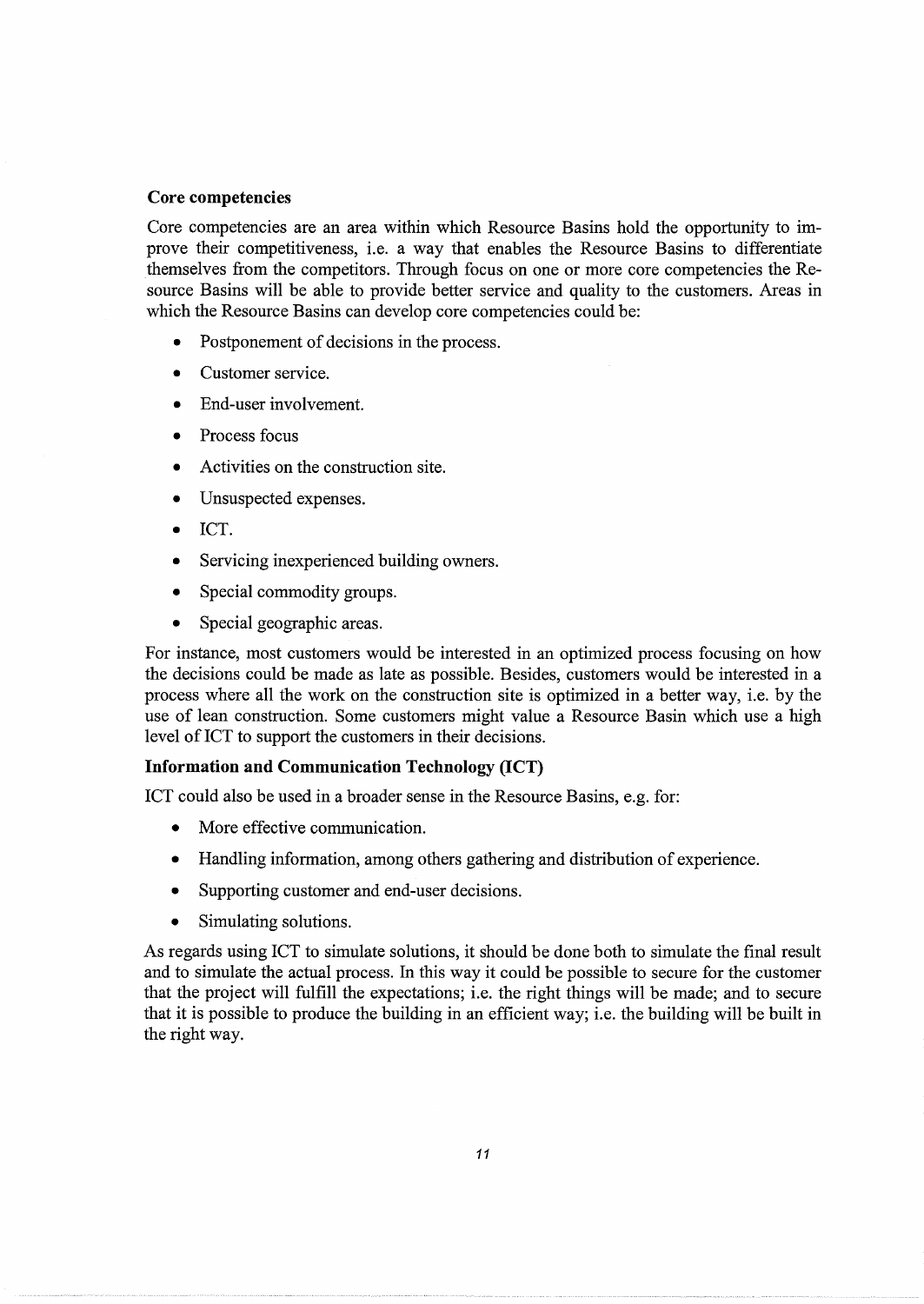#### THE DEVELOPMENT OF RESOURCE BASINS

With the Resource Basins concept it is expected that business will become more effective, by saving resources and developing effective competitive skills in collaboration with the members of the basin. Resource Basins seem to be an opportunity for developing and making projects among companions without totally integration of all the companies in a new big company. This leaves freedom and the ability quickly to adjust the project teams to the market demands.

But, how should the Resource Basins concept be implemented in real life. The solution demands that some barriers should be overcome. The attitudes in the organizations need to be changed to make the solution a success and this cannot be achieved overnight. Anyway, a first step must be that the players in the building sector recognize a need for change and several factors indicate that this stage has been reached now.

However, the necessary framework for the development of the learning environment within the Resource Basin concept seem to be well established, and the development effort can, for instance, be initiated by building owners demanding building processes delivered by teams. Further, a "bottom-up" change in attitude is on its way with the prevalence of the use of e.g. the Last Planner System, and in general there is a broad interest in the building sector minded on improving the processes. Among others a group of companies in Northern Jutland has started a process with the aim to create a Resource Basin. Their approach will shortly be presented in the next passage

#### **Build-in-the North**

In the paper "Activation of hidden resources – Experience from a development initiative in a regional area in Denmark" (Olsen et al., 2004) a regional development initiative, BY-GiNORD (in English: Build-in-the North) is described. About 75 committed practitioners from the building sector (owners, architects, consulting engineers, contractors, suppliers etc.) in the region have discussed new ideas and methods for improving the construction process. These discussions also focus on the participants' everyday problems and their experience from practice. So far arrangements have been planned for testing some of the ideas on regional building projects in the coming phase of BYGiNORD.

Based upon the intention to make the involved parties achieve a more holistic view of the construction process and to create learning environments the committee formulated three themes each with a set of Terms of Reference. One of the themes was: "Co-operating supply teams and the future production on the building site". A group of approximately 15 persons decided to work on this theme and in the autumn 2003 the group presented their suggestions/ideas for how to establish Resource Basins in real life. These suggestions can be seen on the website: www.byginord.dk (in Danish).

In the beginning of 2004 some of the members of the group together began the establishment of their own Basin and at present they are working on the Mission and Vision of the resource Basin together with more practical aspects like what can they offer the coming clients, organizational aspects and how the terms and conditions shall be for the members. This also involves considerations about whether there should be different levels of membership of the Resource Basin. The development of the Resource Basin is carried out with academic